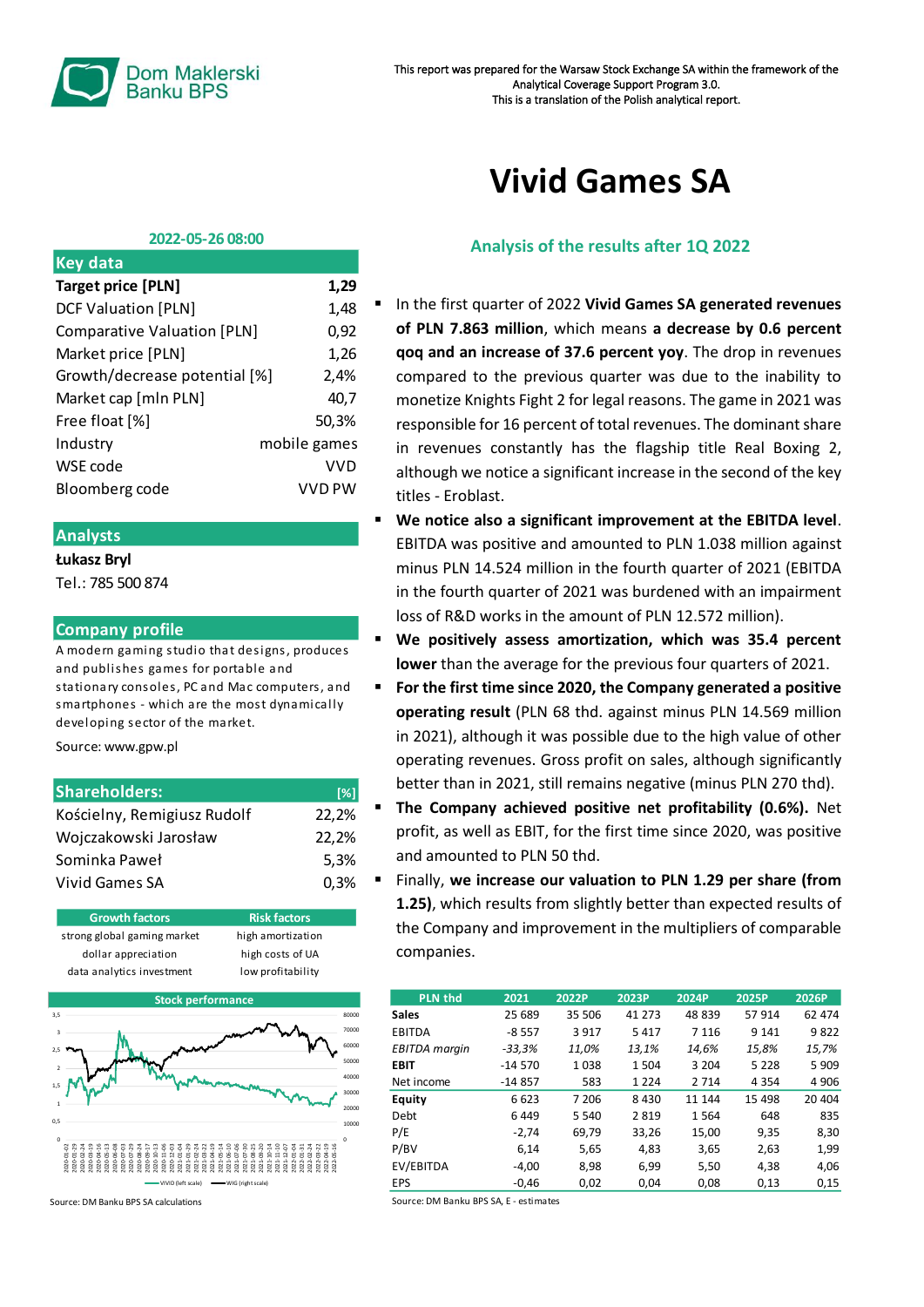|                      |         | <b>DM BPS</b> | <b>Comparison to</b>    |          |           |                   |
|----------------------|---------|---------------|-------------------------|----------|-----------|-------------------|
| thd. PLN             | 10 2022 | forecasts     | <b>DM BPS forecasts</b> | 20 20 21 | 40 2021   | <b>Change qoq</b> |
| Revenue              | 7863    | 7861          | 0,0%                    | 7015     | 7913      | 12,8%             |
| Profit on sales      | $-270$  | $-235$        | $-15,1%$                | -410     | $-795$    | 93,9%             |
| Sales margin         | $-3,4%$ | $-3,0\%$      | $-0.4$ pp.              | $-5,8%$  | $-10,0%$  | $-4,2$ pp.        |
| <b>EBITDA</b>        | 1038    | 1078          | $-3,7%$                 | 1 3 9 4  | $-11514$  | 725,9%            |
| <b>EBITDA</b> margin | 13,2%   | 13,7%         | $-0,5$ pp.              | 19,9%    | $-145.5%$ | $-165,4$ pp.      |
| <b>EBIT</b>          | 68      | 100           | $-32,2%$                | -63      | $-13019$  | $-20532,0%$       |
| <b>EBIT</b> margin   | 0,9%    | 1,3%          | $-0,3$ pp.              | $-0,9%$  | $-164,5%$ | $-163,6$ pp.      |
| <b>Gross profit</b>  | $-16$   | $-20$         | $-18.8\%$               | -87      | $-13137$  | $-14965,3%$       |
| Gross profit margin  | $-0,2%$ | $-0,3%$       | $+0.1$ pp.              | $-1,2%$  | $-166,0%$ | $-164,8$ pp.      |
| Net income           | 50      | -16           |                         | -87      | $-13004$  | $-14813,2%$       |
| Net income margin    | 0,6%    | $-0,2%$       | $+0,8$ pp.              | $-1,2%$  | -164,3%   | $-163,1$ pp.      |

# **Financial forecasts for 1Q 2022**

*Source: DM Banku BPS SA, Company*



*Source: DM Banku BPS SA calculations, Company*

**Expected impact:** The Company's revenues turned out to be in line with our expectations, however the Company positively surprised us in terms of the net financial result, which turned out to be slightly positive (plus PLN 50 thd), while our estimates indicated a slight net loss (minus PLN 16 thd).

In line with our expectations, Vivid Games SA slowly implements the Strategy that assumes, *inter alia,* achieving USD 1 mln in revenue per month from Real Boxing 2 by 2023 and USD 1 mln in revenue per month from one of the portfolio games (Eroblast) by 2025. The decrease in revenues that took place in the first quarter compared to the fourth quarter of 2021 was mainly due to legal problems with the monetization of Knights Fight 2 (Company is in a legal dispute with a partner from Belarus), which was responsible for 16 percent of revenues in 2021. Real Boxing 2 and Eroblast generated higher revenues than in the previous quarters of 2021.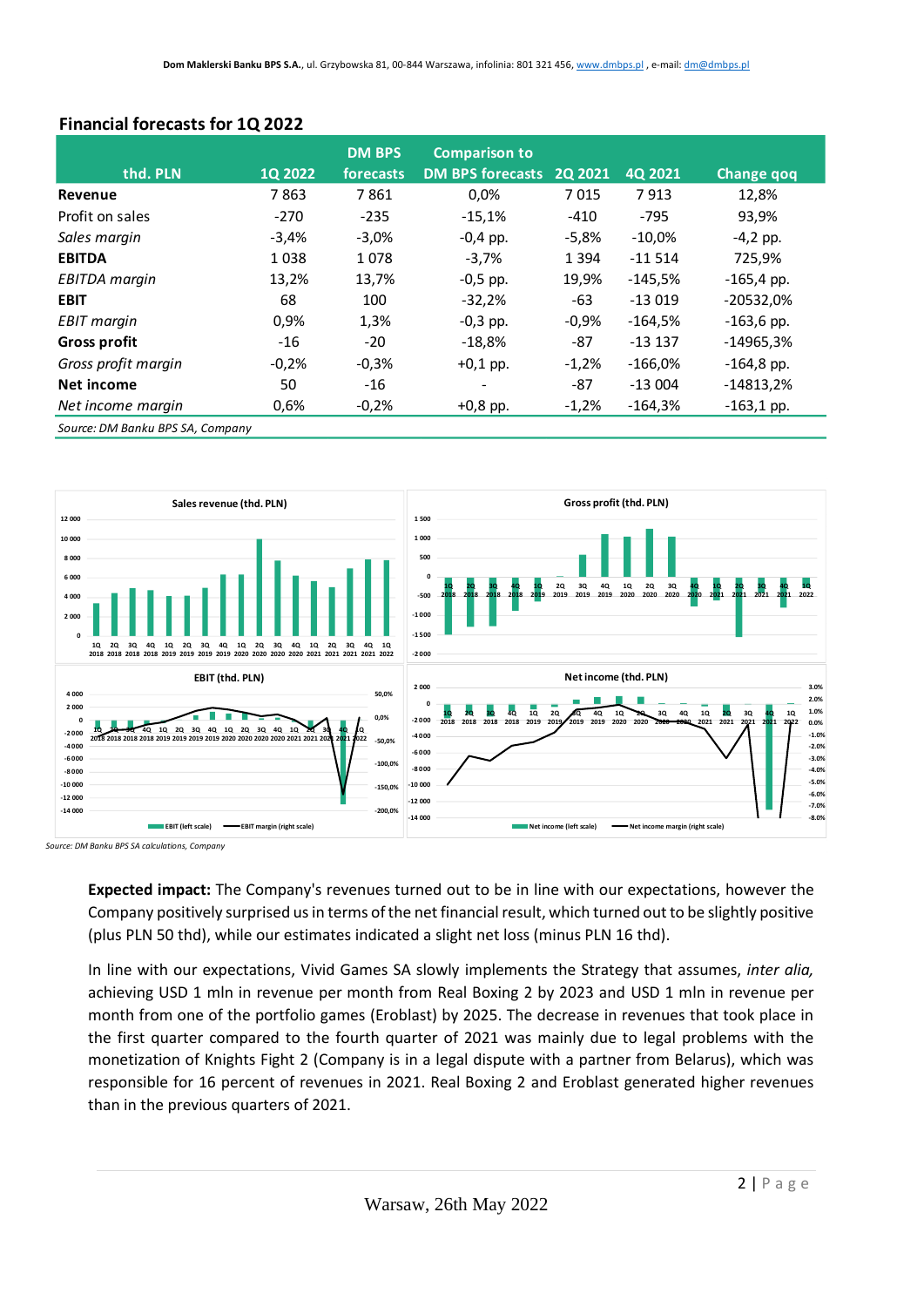We can see that Vivid Games focuses its efforts on the ambitious strategy of November 2021. Our future valuations of the Company will depend on its actual implementation. Nevertheless, it should be borne in mind that the Company's value will be shaped not so much by growing revenues, but by increasing profitability. Hence, on the one hand, the key will be cost discipline, manifested in the control of costs of external services and remuneration (the two most important cost items of the Company responsible for 88% of costs), and on the other hand, the development of amortization. Its value in the first quarter was significantly lower than in the previous quarters, which we assess positively. The lower amortization rates are partly due to significant write-offs in 2021 and thus the abandonment of non-prospective projects.

**We increase our valuation to PLN 1.29 per share (from PLN 1.25),** which results both from the increase in the value in the DCF model and the higher multipliers of companies in the comparative method.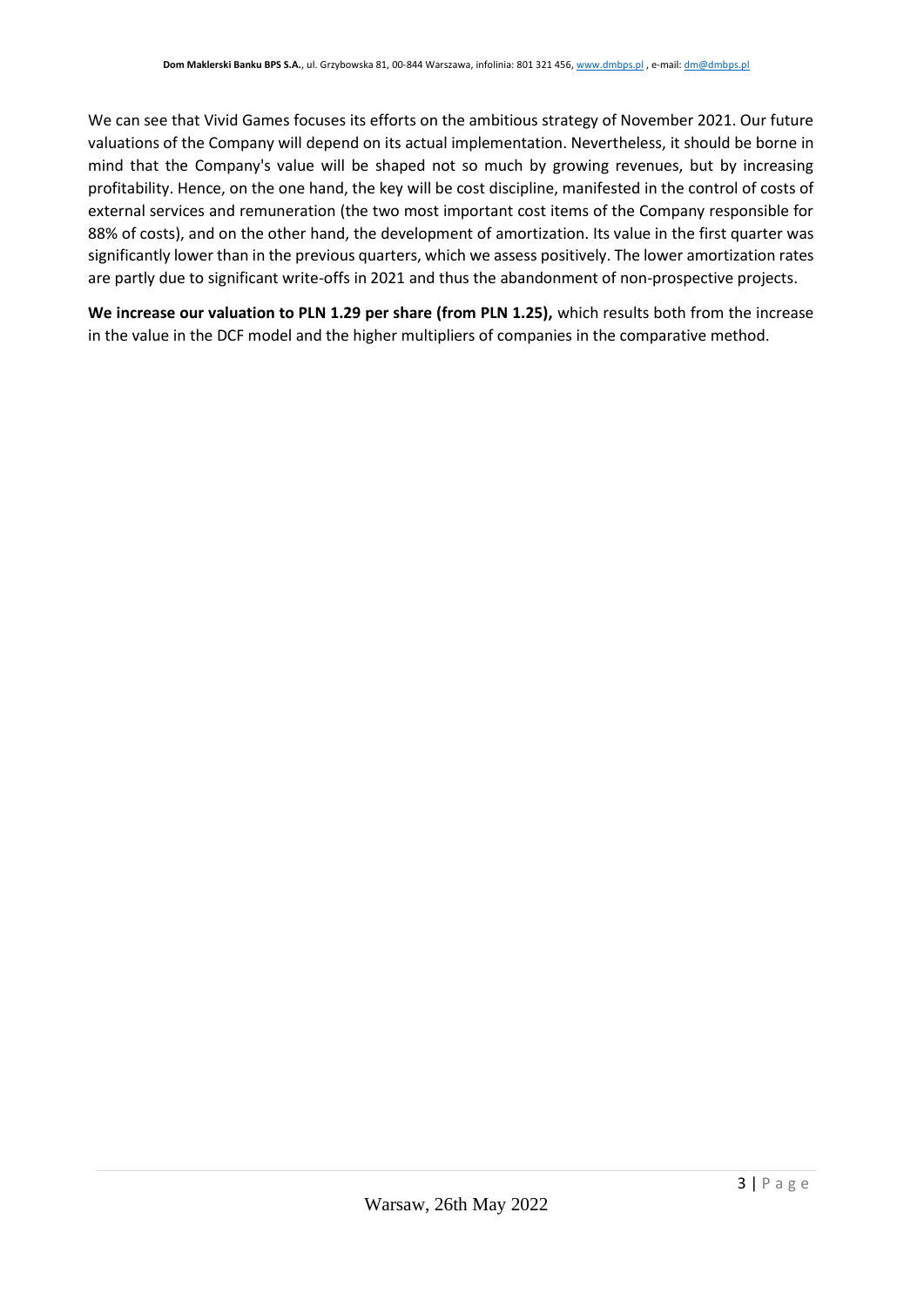## **Basic definitions**

**CAPEX** (capital expenditures) - investment expenditures on product development, system implementation (including intangible assets) or tangibles assets in the part in which the capital is intended to maintain the company's current ability to generate income.

DCF (discounted cash flows) - discounted cash flows; all future cash flows are estimated and discounted in order to determine their present value. The value of the discount rate used corresponds to the cost of capital and includes an assessment of the risk related to future cash flows.

**DFCFF** - Discounted FCFF (Free Cash Flows to Firm).

**EBIT** (earnings before interest and taxes) - operating income i.e. the income before deduction of taxes and interest.

**EBITDA** (earnings before interest, taxes, depreciation and amortization) - the company's operating profit before deducting interest on interest-bearing liabilities (loans, bonds), taxes, amortization and depreciation of tangible and intangible assets; here EBITDA = operating income + amortization of tangible fixed assets + depreciation of intangible assets.

**EV** (Enterprise Value) - total enterprise value; here EV = current stock market capitalization + net debt.

**EV / EBITDA** - the ratio is calculated by dividing the present value of the enterprise (EV) by the value of EBITDA.

**FCFF** (Free Cash Flow to Firm) - free cash flows for owners of equity capital and creditors, which can be defined as flows resulting from the company's operating and investment activities, after all financial expectations of capital donors, i.e. all parties financing the company, have been settled .

**WSE** – Warsaw Stock Exchange.

**NOPLAT** - net operating result less adjusted taxes; here NOPLAT = EBIT \* (1 - tax rate).

**P / BV** (price / book value) - the ratio is calculated by dividing the current capitalization of a listed company by the book value of its equity, which is provided in the company's balance sheet.

**P / E** (price earnings ratio) - stock exchange ratio. It is calculated by dividing the market price of one share by the net profit per share.

**PV TV** - Present Value, ie the residual value (TV) discounted at the present moment.

**CR** - current report.

**SB** - Supervisory Board.

**TV** (Terminal Value) - residual value; enterprise value after the forecast period; here estimated with the help of the Gordon model.

**WACC** - weighted average cost of capital; financial indicator informing about the average relative cost of capital engaged in financing the enterprise. zaangażowanego w finansowanie przedsiębiorstwa.

## **Information and legal disclaimer**

This analytical report was prepared by Dom Maklerski Banku BPS S.A. at the request of the Warsaw Stock Exchange on the basis of an agreement concluded between Dom Maklerski Banku BPS S.A. and WSE under the "Analytical Coverage Support Program 3.0. ". Dom Maklerski Banku BPS S.A. will receive remuneration for the report.

The work on this study has been completed on: 26th May 2021, 8:00

Distribution of this study: 26th May 2021, 8:15

This report is published on the day of its completion on the publicly available website https://dmbps.pl/wsparcie-analityczne/program-wsparcia-pokrycia-analitycznegogpw/vivid-games-s-a

This study reflects the knowledge and views of the authors as of the date of its preparation. The authors do not take into account in the study any individual investment objectives, financial standing, or the needs or demands of potential addressees of the study or its principals.

This study does not constitute: a personal recommendation; or investment, legal or other advice; or an offer, incentive to act, invest or dispose of an investment in a particular way; or an assessment or assurance of the profitability of investments in financial instruments covered by it.

This study has been prepared in accordance with legal requirements ensuring independence, in particular in accordance with Commission Delegated Regulation (EU) No 2016/958 of 9 March 2016 supplementing Regulation (EU) No. 596/2014 of the European Parliament and of the Council with regard to regulatory technical standards on technical measures for the objective presentation of investment recommendations or other information recommending or suggesting investment strategy and the disclosure of special interests or indications of conflicts of interest.

The report constitutes an investment survey within the meaning of Article 36, section 1 of Commission Delegated Regulation (EU) 2017/565 of 25 April 2016 supplementing Directive 2014/65/EU of the European Parliament and of the Council as regards organisational requirements and operating conditions for investment firms and defined terms for the purposes of that Directive.

This study constitutes an investment survey not carried out as part of investment advisory services or portfolio management within the meaning of the Act of 29 July 2005 on trading in financial instruments.

The study is intended for distribution only in the Republic of Poland and it may not be distributed or transmitted, directly or indirectly, to the United States of America, Canada, Japan or Australia, or to any other jurisdiction where such distribution would constitute a violation of the relevant laws of that jurisdiction or require registration in that jurisdiction.

The study has been prepared with due diligence and on the basis of information available to the public on the date of publication of the study such as: financial statements, current and periodic reports, industry and press publications or those obtained from sources reliable for Dom Maklerski Banku BPS S.A.

Dom Maklerski Banku BPS S.A. does not guarantee the completeness, truthfulness or accuracy of the source data. Dom Maklerski Banku BPS S.A. shall not be liable for any investment decisions taken on the basis of this report or for any damage incurred as a result of such investment decisions. The study may not be regarded as an assurance or guarantee that losses will be avoided or that potential or expected results will be achieved, in particular profits or other benefits from, or in connection with, the failure to carry out such transactions.

The data presented here relate to the past, and past performance does not guarantee future results.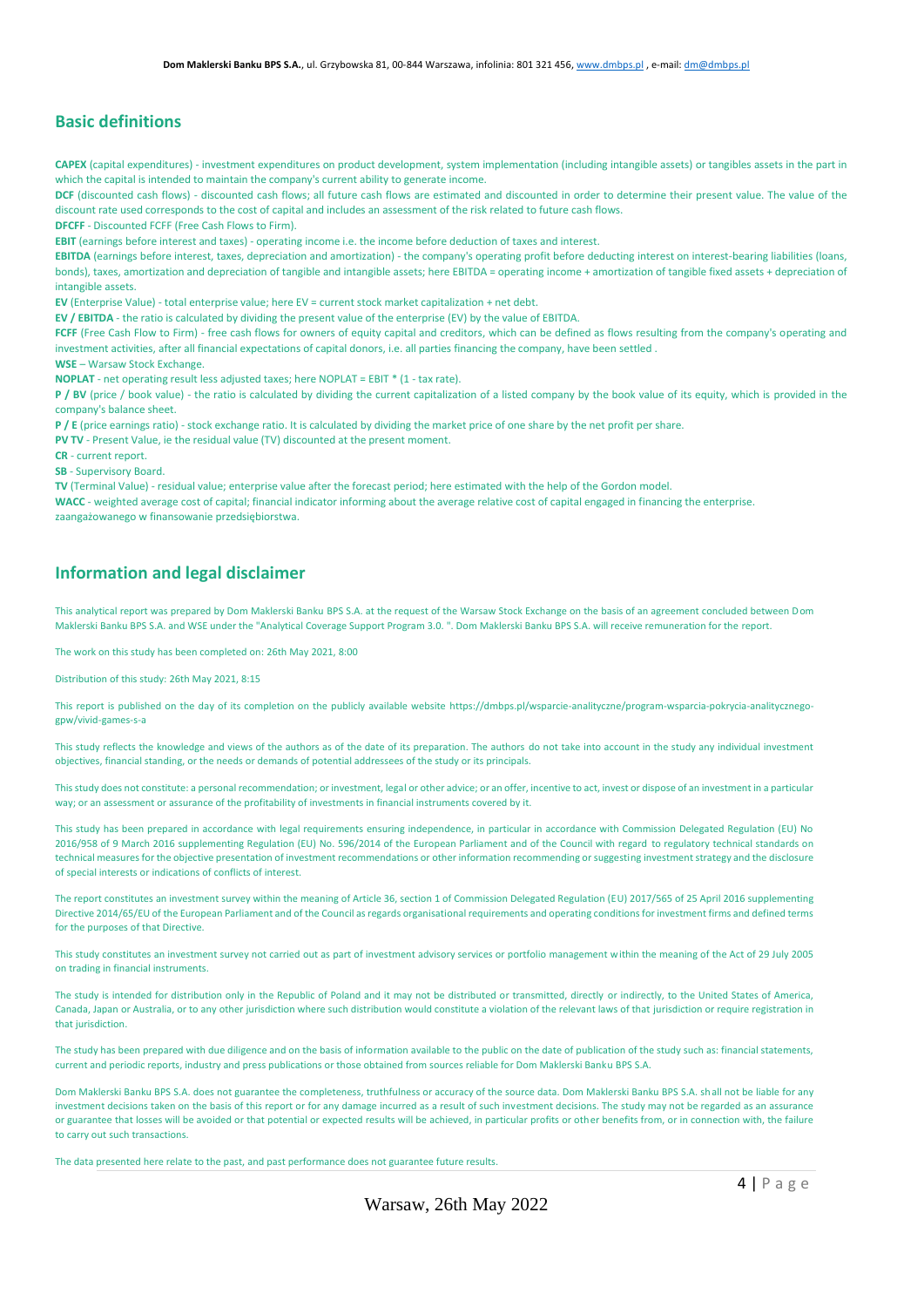Dom Maklerski Banku BPS S.A. and its shareholder or employees may hold shares of the Issuer which are the subject of this study.

During the 12 months preceding the issue of the study, Dom Maklerski Banku BPS S.A. did not offer the Issuer's financial instruments in primary trading or in an initial public offering.

During the 12 months preceding the issue of the study, Dom Maklerski Banku BPS S.A. did not act as an animator for the financial instruments to which the study relates and received remuneration.

During the 12 months preceding the issue of the study, Dom Maklerski Banku BPS S.A. was not a guarantor or co-guarantor of any publicly disclosed offering of the Issuer's financial instruments.

Dom Maklerski Banku BPS S.A. does not hold any long or short position exceeding in total 0.5% of the Issuer's share capital in relation to the company / companies covered by this report.

Dom Maklerski Banku BPS S.A. is not a party to an agreement with the Issuer regarding the preparation of a recommendation.

It is probable that in the course of its statutory activity, Dom Maklerski Banku BPS S.A. will make an offer to the Issuer to provide services within the framework of its permit, and that as a result of making such an offer, agreements may be concluded with the Issuer.

Detailed information on the valuation or methodology and the assumptions, models and meaning of recommendations is available at the address: https://dmbps.pl/informacje/221/Materialy\_Analityczne.

A description of the actual internal organisational and administrative solutions and any information barriers established in order to prevent and avoid conflicts of interest concerning recommendations can be found in the Conflict of Interest Management Regulations of Dom Maklerski Banku BPS S.A. available at the address:

https://dmbps.pl/informacie/228/Regulamin\_zarzadzania\_konfliktami\_interesow\_w\_Domu\_Maklerskim\_Banku\_BPS\_SA

A general description of the financial instrument and the risks associated with investing in particular financial instruments is presented at the Website. This information has been prepared with due diligence, in particular in a reliable manner and to the best of Dom Maklerski Banku BPS S.A knowledge, but it may not be exhaustive and in the specific situation in which the recipient is or will be, other risk factors than those indicated in the above information by Dom Maklerski Banku BPS S.A may exist or appear. The recipient should bear in mind that investments in individual financial instruments may result in the loss of some or all of the funds invested and may even involve additional costs.

Copying or publishing this study, or any part hereof, in any form whatsoever, and using the material for one's own publications, without the written consent of Dom Maklerski Banku BPS S.A., is prohibited. This study is legally protected under the Act of 4 February 1994 on Copyright and Related Rights. Copyright to the study is vested with the Warsaw Stock Exchange.

The authority supervising the operations of Dom Maklerski Banku BPS S.A. is the Polish Financial Supervision Authority with its registered office in Warsaw, at ul. Piękna 20.